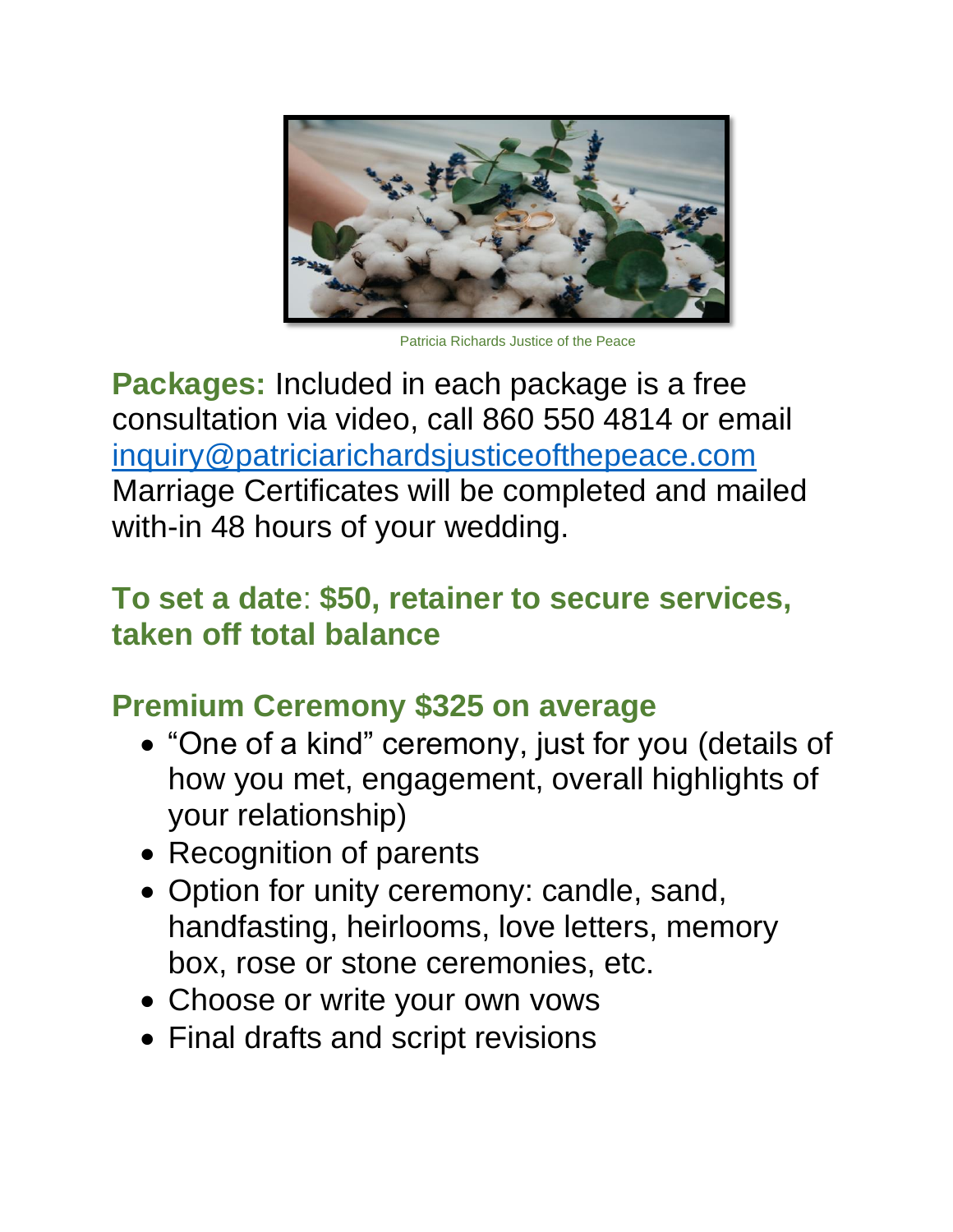## **Classic Ceremony \$250 on average**

- Choose or write your own vows
- Option of unity ceremony: candle, sand, handfasting, heirlooms, love letters, memory box, rose or stone ceremonies, etc.

#### **Micro Wedding \$200 on average**

- **Informal and stress free, no frills**
- **Small, intimate, cozy gathering of people to witness the marriage of the couple, guests less than 50 people**
- **Vows written officiant**

### **Elopement Ceremony \$150 on average**

- Informal and stress free
- Location of choice anywhere in CT, i.e. Court house, local park, in backyard, etc.
- *Short notice ceremonies can be performed for a negotiable fee*

## **Renewal of Vows Ceremony \$150 on average**

- Re-confirm commitment to one another
- Include your love story
- Use original vows or write new ones